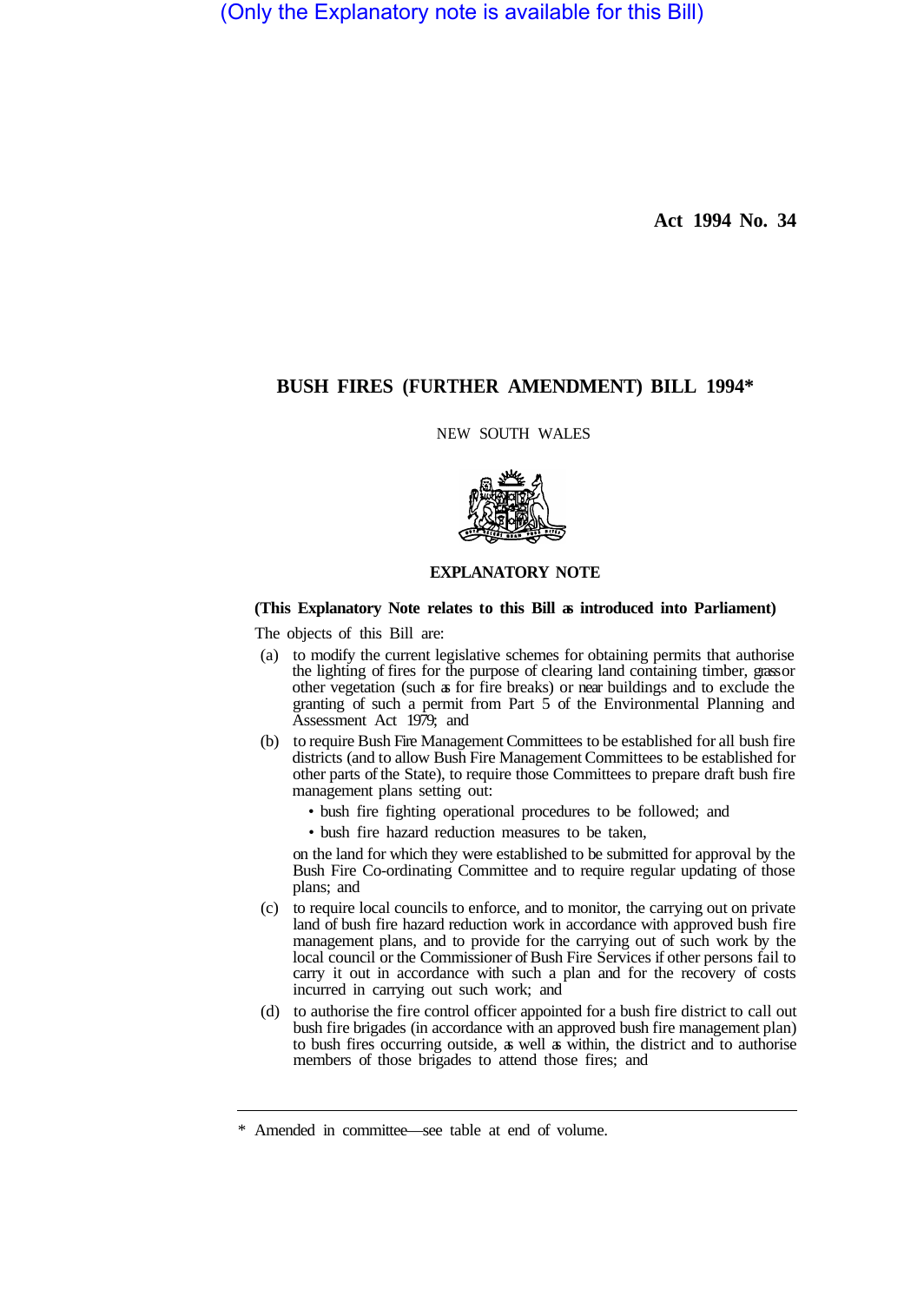- (e) to provide for another 3 members of the Bush Fire Council to be members of the Co-ordinating Committee; and
- (f) to enable certain functions of the Chief Co-ordinator of Bush Fire Fighting (such as taking charge of fire fighting operations) to be exercised outside the parts of the State to which their exercise is presently restricted.

The Bill also makes certain savings and transitional provisions consequential on the above.

For those purposes, the Bill amends the Bush Fires Act 1949 and, in minor respects, the Fire Brigades Act 1989 and the Local Government Act 1993.

**Clause 1** specifies the short title of the proposed Act.

**Clause 2** provides for the commencement of the proposed Act on a day or days to be proclaimed.

**Clause 3** gives effect to the amendments to the Bush Fires Act 1949 as set out in Schedule 1.

**Clause 4** gives effect to the amendments to the Acts specified in Schedule 2 as set out in that Schedule.

## **SCHEDULE 1—AMENDMENT OF BUSH FIRES ACT 1949**

#### **Permits for fires**

At present:

- a permit under section 10 of the Bush Fires Act is required for a fire lit (otherwise than by a public authority) for the purpose of clearing land during a bush fire danger period for the land; and
- a permit under section 35A of the Fire Brigades Act (or under section 10 of the Bush Fires Act) is required for a fire lit in a fire district under that Act if it is likely to be dangerous to a building.

A permit under section 10 is usually granted by a local council but a permit under section 35A is granted by the officer in charge of the nearest fire station.

The amendments will draw together the different legislative schemes for obtaining permits for those purposes. All permits will be granted under section 10 and the offence currently stated in section 35A of lighting a fire without obtaining a permit will be transferred to that section and the penalty increased to be the same as for failing to obtain a permit required by section 10.

A council that grants a permit equivalent to those currently issued under section 35A will be required to give notice of the issue of the permit to the Director-General of New South Wales Fire Brigades. officers in charge of fire stations will also be able to grant permits of that kind. Notice of when the fire will be lit will be required to be given in accordance with regulations under the Bush Fires Act in all cases and conditions will be able to be imposed on all permits.

The amendments will also provide for all permits to have effect for 21 days, unless they are previously revoked or a direction is given under section 16 imposing a fire ban.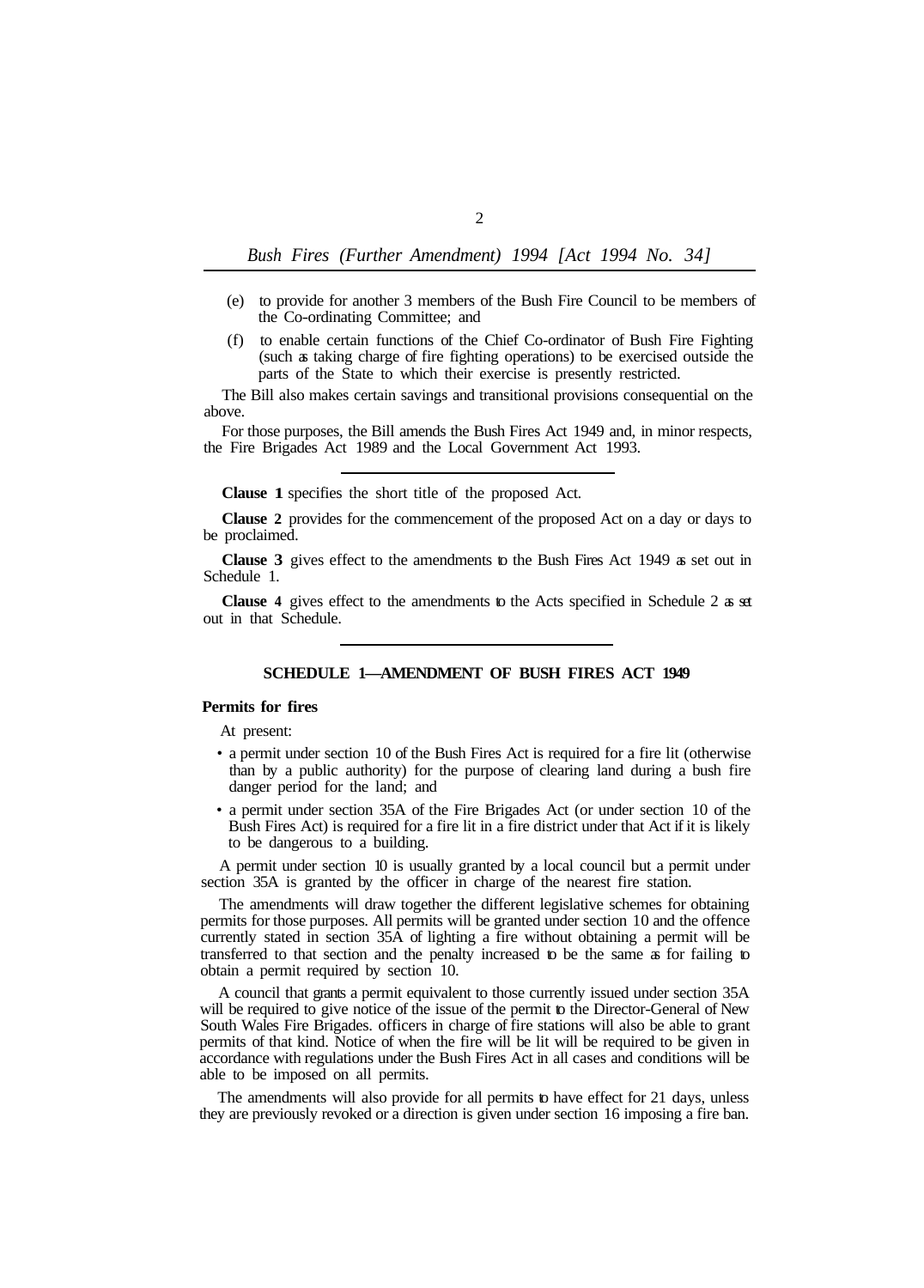# *Bush Fires (Further Amendment) 1994 [Act 1994 No. 34]*

The granting of a permit will be excluded by the amendments from the environmental assessment requirements of Part 5 of the Environmental Planning and Assessment Act. **(Schedule 1 (2)** and **(3))** 

#### **Bush Fire Management Committees and fire management plans**

The Bush Fires Act presently enables the Bush Fire Co-ordinating Committee to form District Fire Committees for any local government area or locality within the State and authorises the preparation of plans of operations by the Co-ordinating Committee in consultation with them, but there is no compulsion to form any such Committee.

The amendments will empower the Co-ordinating Committee to establish committees (in accordance with regulations made under the Act) for any part of the State to be known as Bush Fire Management Committees so as to avoid confusion (because they may not necessarily be formed only for bush fire districts declared under the Act). However, the Co-ordinating Committee must establish Bush Fire Management Committees to cover at least all of those bush fire districts.

Each of the Bush Fire Management Committees will be required to prepare draft bush fire management plans of two kinds, respectively setting out:

- procedures to be followed for bush fires of such a size that they would be incapable of being suppressed by fire fighting authorities within the part of the State for which the Bush Fire Management Committee was formed (plans of operations); and
- bush fire hazard reduction measures to be taken in that part of the State (fuel management plans).

Bush fire management plans of both kinds must be prepared and submitted for approval by the Co-ordinating Committee within 3 months of the commencement of the new requirement and are to be updated every 2 years (but regulations under the Act may vary those time limits). If a draft plan is not prepared on time or is inadequate, the Commissioner of Bush Fire Services may prepare the draft plan instead.

A bush fire management plan will be enforceable only after it has been approved (with or without changes) by the Co-ordinating Committee. A plan is not to be approved if it would impose obligations on public authorities within the administration of a Minister (such as a local council, New South Wales Fire Brigades, the Forestry Commission or the National Parks and Wildlife Service) and the authority objects to having those obligations.

A bush fire management plan may be varied by the Co-ordinating Committee after the plan has been approved. The question of whether a public authority should consent to a variation affecting its obligations under the plan (or consent to new obligations being imposed on it by the plan, which may have initially been objected to by the authority) may be determined by the Minister and, if another Minister is responsible for administration of the authority, the other Minister. **(Schedule 1 (l), (7), (10), (11), (12), (14), (15) and (17))** 

## **Bush fire hazard reduction in accordance with bush fire management plans**

At present, local councils and public authorities have a general duty to take all practicable steps to prevent fires and to minimise the risk of fires spreading. Local councils also presently have the power to issue notices requiring the burning of fire breaks and other bush fire hazard reduction work.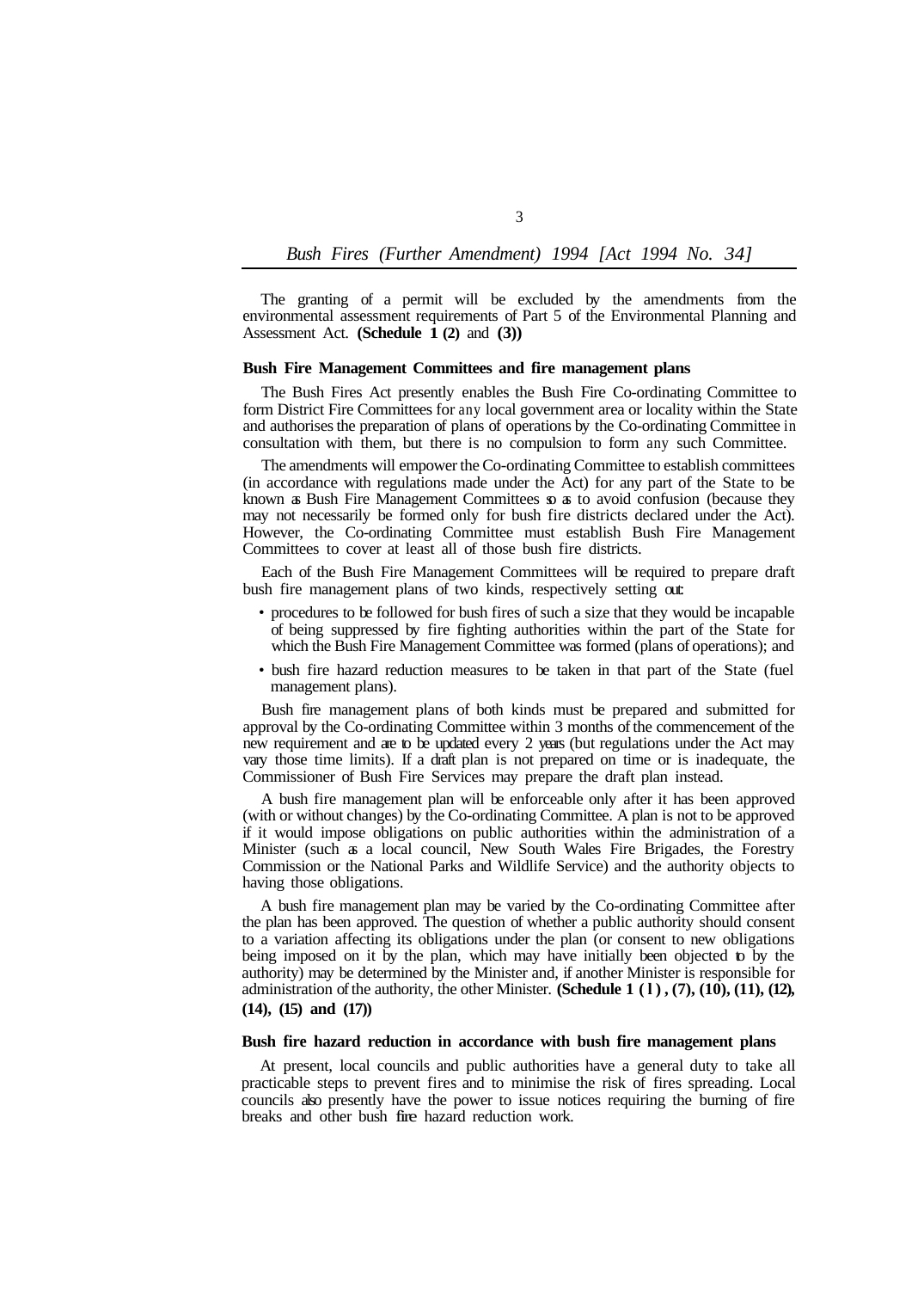# *Bush Fires (Further Amendment) 1994 [Act 1994 No. 34]*

The amendments will:

- require local councils to issue notices to the owners or occupiers of private land  $\infty$ that bush fire hazard reduction work will be carried out in accordance with approved bush fire management plans; and
- place a duty on local councils to monitor the carrying out of that work in accordance with those notices; and
- place the obligation of carrying out that work on the local council if the person required to do so by such a notice fails to carry it out in accordance with the plan; and
- empower the Commissioner of Bush Fire Services to carry out that work where a local council or public authority fails to carry out bush fire hazard reduction work in discharge of such an obligation or in accordance with any such approved plan; and
- allow for the recovery of the costs incurred by the Commissioner in carrying out such work. (Local councils may already recover those costs under the Bush Fires Act.)

**(Schedule 1 (4), (5)** and **(16))** 

#### **Functions of fire control officers and members of bush fire brigades**

The amendments make it clear that the fire control officer appointed for a bush fire district has the authority to call out bush fire brigades (in accordance with an approved bush fire management plan) to bush fires occurring within or outside the district.

The amendments also make it clear that members of a bush fire brigade called out in such a case may exercise their functions under the bush fire management plan within or outside the bush fire district with which the brigade is associated. **(Schedule 1 (6)** and **(8))** 

### **Membership of the Co-ordinating Committee**

At present, the Co-ordinating Committee consists of 5 members of the Bush Fire Council.

The amendments will add 3 more members of the Bush Fire Council to the membership of the Co-ordinating Committee. The additional members will be appointed to the Committee on the recommendation of the Council and cannot be ex-officio members of the Council. At least one of them must be an occupier of rural land affected by a bush fire management plan.

members. **(Schedule 1 (9)** and **(19))**  The quorum for a meeting of the Committee is consequentially increased to 5

## **Area of operations of the Chief Co-ordinator**

Certain functions of the Chief Co-ordinator of Bush Fire Fighting (such as taking charge of fire fighting operations) may presently be exercised only on land within local government areas (or parts of such areas) specified in Schedule 3 to the Act.